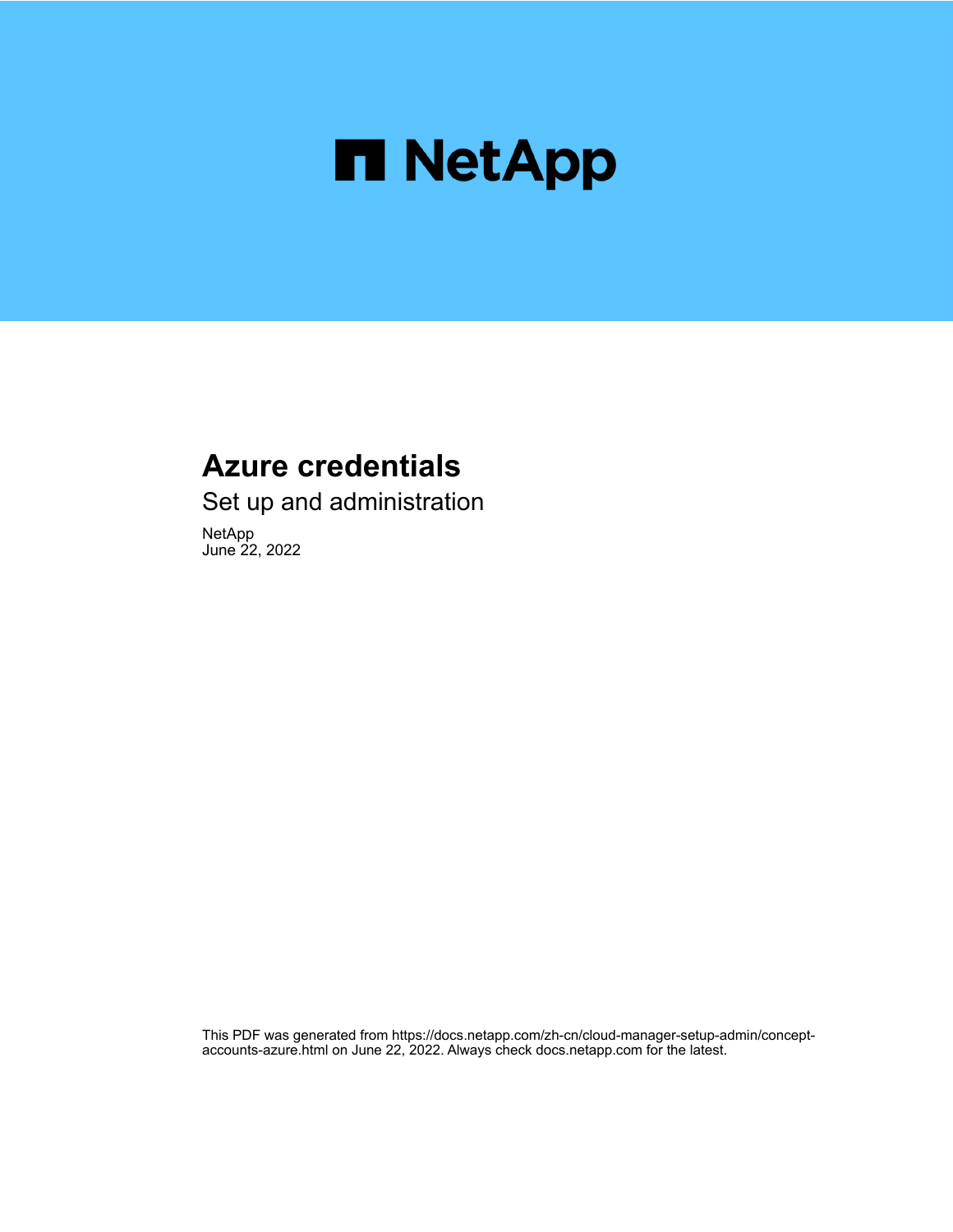# 目录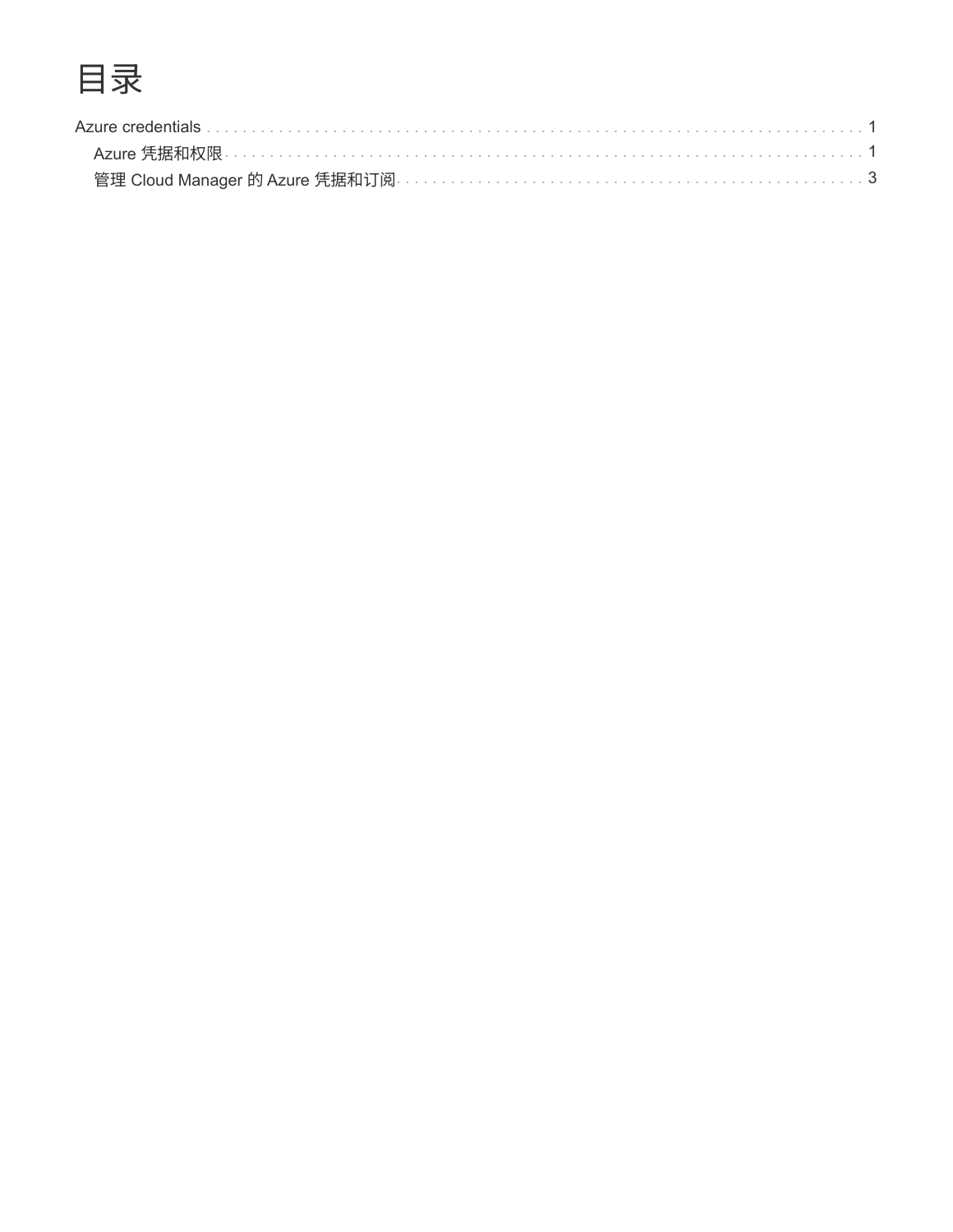# <span id="page-2-0"></span>**Azure credentials**

## <span id="page-2-1"></span>**Azure** 凭据和权限

通过 Cloud Manager,您可以选择部署 Cloud Volumes ONTAP 时要使用的 Azure 凭据。 您可以使用初始 Azure 凭据部署所有 Cloud Volumes ONTAP 系统,也可以添加其他凭 据。

## 初始 **Azure** 凭据

从 Cloud Manager 部署 Connector 时,您需要使用有权部署 Connector 虚拟机的 Azure 帐户或服务主体。中列 出了所需的权限 ["](https://mysupport.netapp.com/site/info/cloud-manager-policies)[适用于](https://mysupport.netapp.com/site/info/cloud-manager-policies) [Azure](https://mysupport.netapp.com/site/info/cloud-manager-policies) [的连接器部署策略](https://mysupport.netapp.com/site/info/cloud-manager-policies)["](https://mysupport.netapp.com/site/info/cloud-manager-policies)。

当 Cloud Manager 在 Azure 中部署 Connector 虚拟机时, 它会启用 ["](https://docs.microsoft.com/en-us/azure/active-directory/managed-identities-azure-resources/overview)[系统分配的受管身份](https://docs.microsoft.com/en-us/azure/active-directory/managed-identities-azure-resources/overview)" 在虚拟机上, 创建自 定义角色并将其分配给虚拟机。此角色为 Cloud Manager 提供了管理该 Azure 订阅中的资源和流程的权限。 ["](https://docs.netapp.com/zh-cn/cloud-manager-setup-admin/reference-permissions-azure.html) [查看](https://docs.netapp.com/zh-cn/cloud-manager-setup-admin/reference-permissions-azure.html) [Cloud Manager](https://docs.netapp.com/zh-cn/cloud-manager-setup-admin/reference-permissions-azure.html) [如何使用权限](https://docs.netapp.com/zh-cn/cloud-manager-setup-admin/reference-permissions-azure.html)["](https://docs.netapp.com/zh-cn/cloud-manager-setup-admin/reference-permissions-azure.html)。





在为 Cloud Volumes ONTAP 创建新工作环境时, Cloud Manager 会默认选择以下 Azure 凭据:

|                     |                    | Details & Credentials                |                         |
|---------------------|--------------------|--------------------------------------|-------------------------|
| Managed Service Ide | <b>OCCM QA1</b>    | <i>No subscription is associated</i> | <b>Edit Credentials</b> |
| Credential Name     | Azure Subscription | Marketplace Subscription             |                         |

## 为受管身份订阅其他 **Azure**

托管身份与启动 Connector 的订阅相关联。如果要选择其他 Azure 订阅, 则需要 ["](#page-4-0)[将托管身份与这些订阅相关](#page-4-0) [联](#page-4-0)["](#page-4-0)。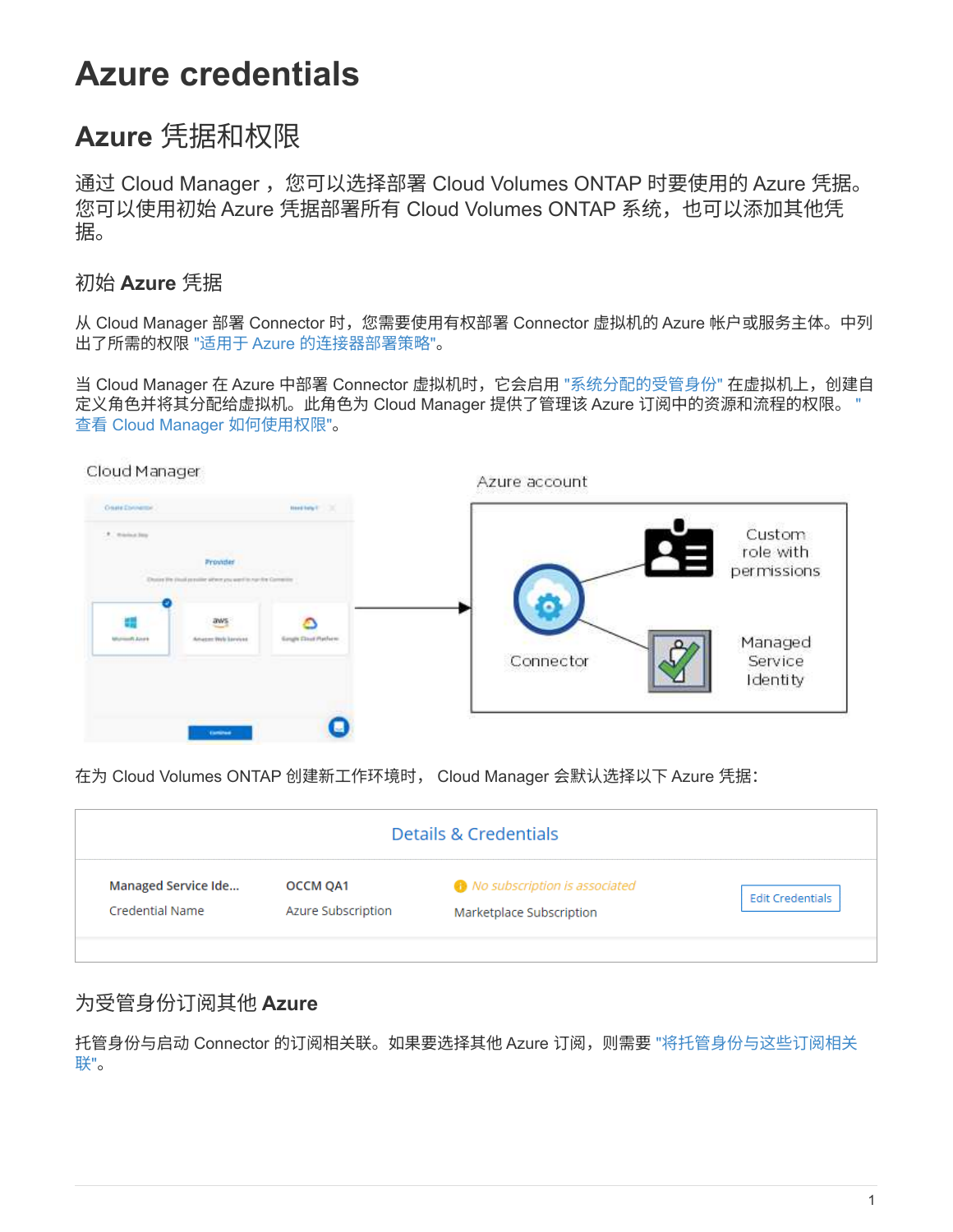## 其他 **Azure** 凭据

如果要使用不同的 Azure 凭据部署 Cloud Volumes ONTAP, 则必须通过授予所需权限 ["](#page-4-0)[在](#page-4-0) [Azure Active](#page-4-0) [Directory](#page-4-0) [中创建和设置服务主体](#page-4-0)["](#page-4-0) 对于每个 Azure 帐户。下图显示了另外两个帐户,每个帐户都设置有一个服务 主体和一个提供权限的自定义角色:



您可以这样做 ["](#page-4-0)[将帐户凭据添加到](#page-4-0) [Cloud Manager"](#page-4-0) 提供有关 AD 服务主体的详细信息。

添加另一组凭据后,您可以在创建新的工作环境时切换到这些凭据:

|                    | Edit Account & Add Subscription                         |
|--------------------|---------------------------------------------------------|
|                    |                                                         |
| Credentials        |                                                         |
|                    |                                                         |
|                    | cloud-manager-app   Application ID: 57c42424-88a0-480a. |
|                    | <b>Managed Service Identity</b>                         |
| OCCM QA1 (Default) |                                                         |

## 市场部署和内部部署如何?

以上各节介绍了从 NetApp Cloud Central 为 Connector 推荐的部署方法。您也可以从在 Azure 中部署 Connector ["Azure Marketplace"](https://docs.netapp.com/zh-cn/cloud-manager-setup-admin/task-launching-azure-mktp.html),您可以 ["](https://docs.netapp.com/zh-cn/cloud-manager-setup-admin/task-installing-linux.html)[在内部安装](https://docs.netapp.com/zh-cn/cloud-manager-setup-admin/task-installing-linux.html) [Connector"](https://docs.netapp.com/zh-cn/cloud-manager-setup-admin/task-installing-linux.html)。

如果您使用 Marketplace ,则会以相同方式提供权限。您只需手动创建并设置 Connector 的托管身份,然 后为任何其他帐户提供权限即可。

对于内部部署,您不能为 Connector 设置托管身份,但可以像使用服务主体为其他帐户提供权限一样提供 权限。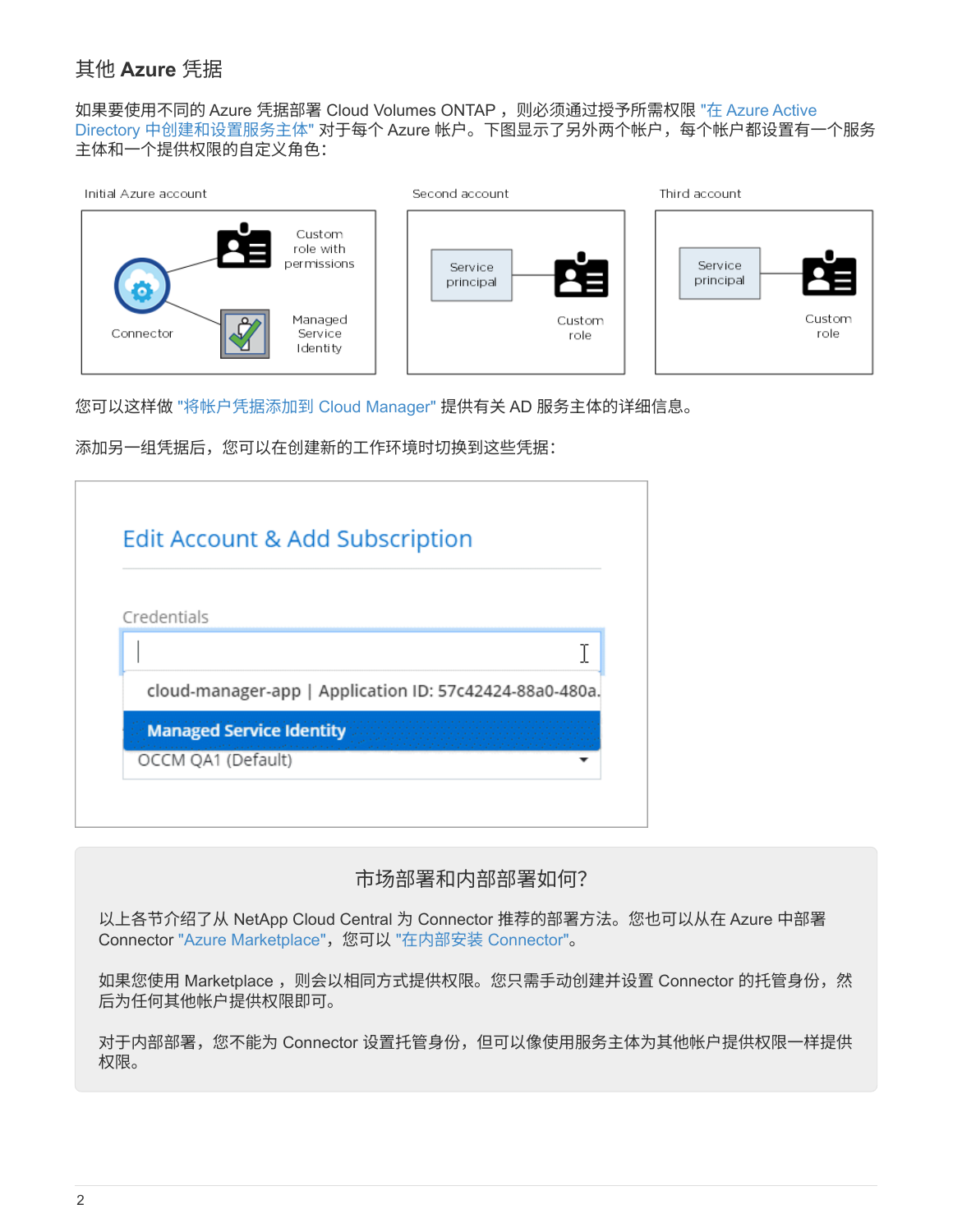## <span id="page-4-0"></span>管理 **Cloud Manager** 的 **Azure** 凭据和订阅

创建 Cloud Volumes ONTAP 系统时,您需要选择要用于该系统的 Azure 凭据。如果您使 用的是按需购买许可,则还需要选择 Marketplace 订阅。如果您需要使用多个 Azure 凭据 或多个适用于 Cloud Volumes ONTAP 的 Azure Marketplace 订阅,请按照此页面上的步 骤进行操作。

可以通过两种方式在 Cloud Manager 中添加其他 Azure 订阅和凭据。

- 1. 将其他 Azure 订阅与 Azure 托管身份关联。
- 2. 如果要使用不同的 Azure 凭据部署 Cloud Volumes ONTAP ,请使用服务主体授予 Azure 权限,并将其凭据 添加到 Cloud Manager 。

### 将其他 **Azure** 订阅与受管身份关联

通过 Cloud Manager ,您可以选择要在其中部署 Cloud Volumes ONTAP 的 Azure 凭据和 Azure 订阅。除非关 联,否则您无法为托管身份配置文件选择其他 Azure 订阅 ["](https://docs.microsoft.com/en-us/azure/active-directory/managed-identities-azure-resources/overview)[托管身份](https://docs.microsoft.com/en-us/azure/active-directory/managed-identities-azure-resources/overview)["](https://docs.microsoft.com/en-us/azure/active-directory/managed-identities-azure-resources/overview) 这些订阅。

托管身份为 ["](#page-2-1)[初始](#page-2-1) [Azure](#page-2-1) [帐户](#page-2-1)["](#page-2-1) 从 Cloud Manager 部署 Connector 时。部署 Connector 时, Cloud Manager 会 创建 Cloud Manager 操作员角色并将其分配给 Connector 虚拟机。

#### 步骤

- 1. 登录 Azure 门户。
- 2. 打开 \* 订阅 \* 服务,然后选择要部署 Cloud Volumes ONTAP 的订阅。
- 3. 单击 \* 访问控制( IAM ) \* 。
	- a. 单击 \* 添加 \* > \* 添加角色分配 \*, 然后添加权限:
		- 选择 \* Cloud Manager Operator\* 角色。



Cloud Manager Operator 是中提供的默认名称 ["Cloud Manager](https://mysupport.netapp.com/site/info/cloud-manager-policies) [策略](https://mysupport.netapp.com/site/info/cloud-manager-policies)["](https://mysupport.netapp.com/site/info/cloud-manager-policies)。如果您为角色 选择了其他名称,请选择该名称。

- 分配对 \* 虚拟机 \* 的访问权限。
- 选择创建 Connector 虚拟机的订阅。
- 选择 Connector 虚拟机。
- 单击 \* 保存 \* 。

4. 对其他订阅重复这些步骤。

创建新的工作环境时,您现在应该能够为托管身份配置文件从多个 Azure 订阅中进行选择。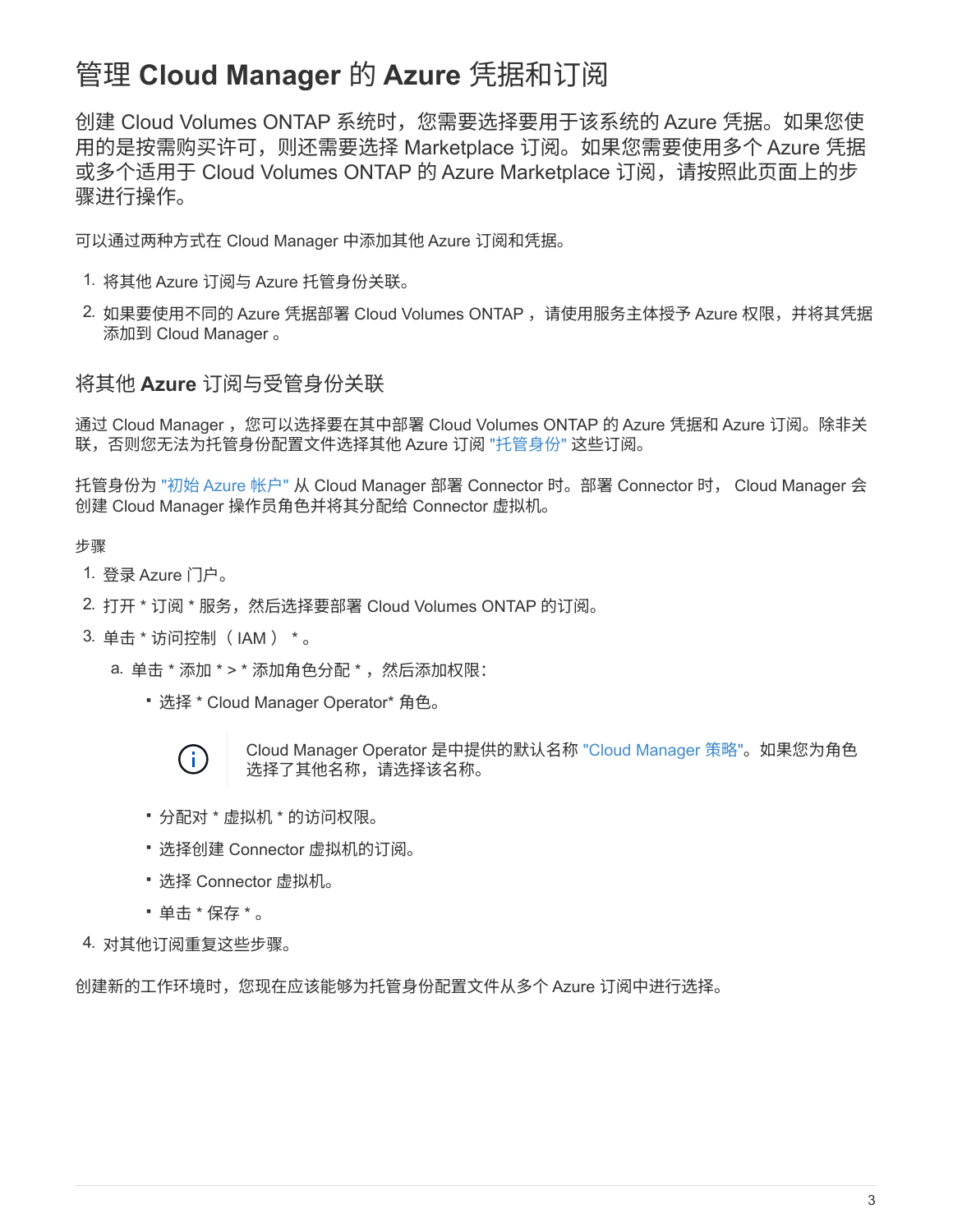| Credentials              |  |
|--------------------------|--|
| Managed Service Identity |  |
|                          |  |
|                          |  |
| <b>OCCM Dev</b>          |  |

## 向 **Cloud Manager** 添加其他 **Azure** 凭据

从 Cloud Manager 部署 Connector 时, Cloud Manager 会在具有所需权限的虚拟机上启用系统分配的托管身 份。在为 Cloud Volumes ONTAP 创建新工作环境时, Cloud Manager 会默认选择以下 Azure 凭据:

如果在现有系统上手动安装 Connector 软件,则不会添加一组初始凭据。 ["](#page-2-1)[了解](#page-2-1) [Azure](#page-2-1) [凭据和权](#page-2-1) [限](#page-2-1)["](#page-2-1)。

如果您要使用 Different Azure 凭据部署 Cloud Volumes ONTAP, 则必须通过在 Azure Active Directory 中为每 个 Azure 帐户创建和设置服务主体来授予所需权限。然后,您可以将新凭据添加到 Cloud Manager 。

#### 使用服务主体授予 **Azure** 权限

 $\left( \mathsf{Q}\right)$ 

Cloud Manager 需要权限才能在 Azure 中执行操作。您可以通过在 Azure Active Directory 中创建和设置服务主 体以及获取 Cloud Manager 所需的 Azure 凭据来为 Azure 帐户授予所需权限。

下图描述了 Cloud Manager 如何获得在 Azure 中执行操作的权限。与一个或多个 Azure 订阅绑定的服务主体对 象表示 Azure Active Directory 中的 Cloud Manager 并分配给允许所需权限的自定义角色。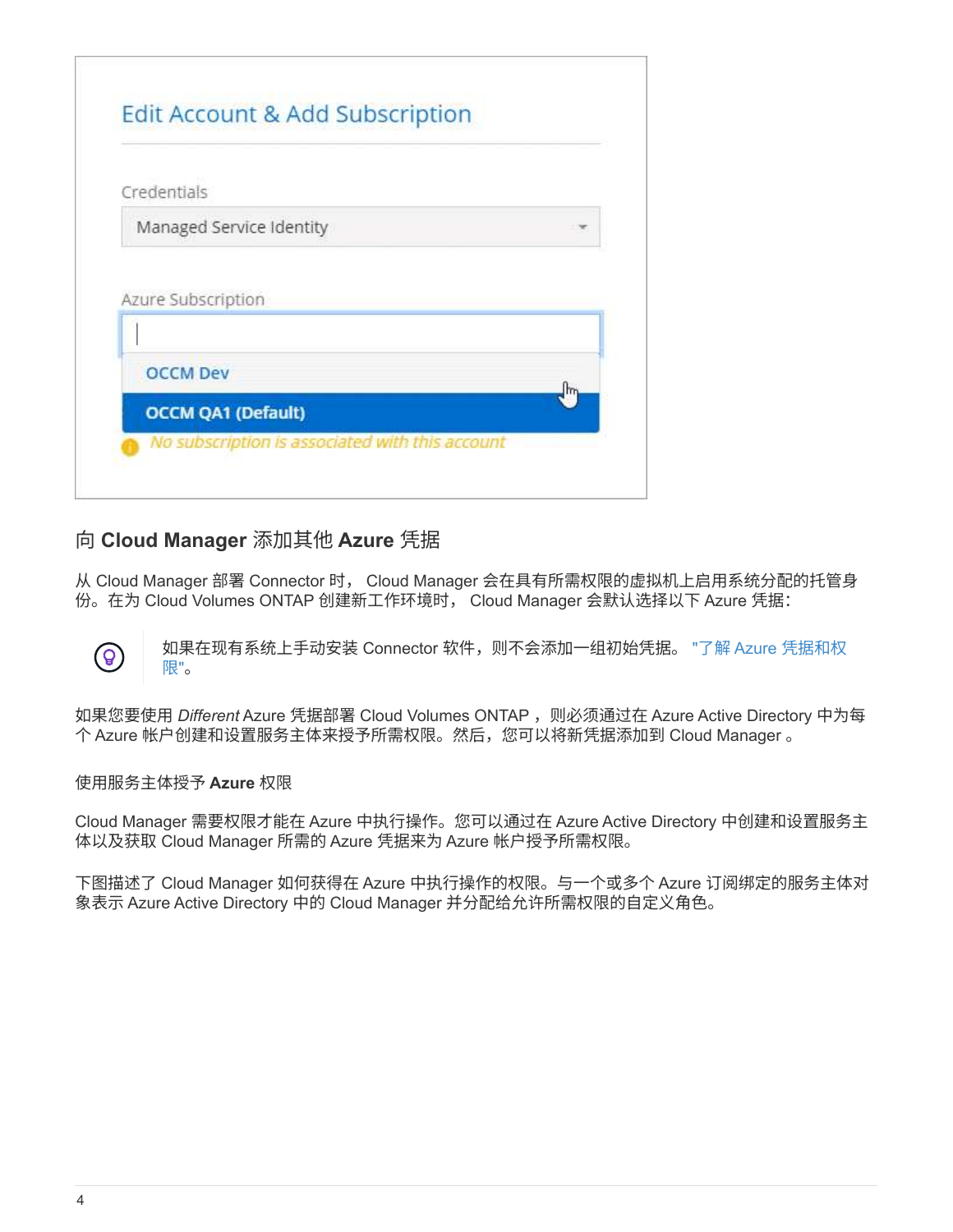

#### 步骤

- 1. 创建 Azure Active Directory 应用程序。
- 2. 将应用程序分配给角色。
- 3. 添加 Windows Azure 服务管理 API 权限。
- 4. 获取应用程序 ID 和目录 ID。
- 5. 创建客户端密钥。

创建 **Azure Active Directory** 应用程序

创建一个 Azure Active Directory ( AD )应用程序和服务主体, Cloud Manager 可使用该应用程序和服务主体 进行基于角色的访问控制。

要创建 Active Directory 应用程序并将此应用程序分配给角色,您必须在 Azure 中拥有适当的权限。有关详细信 息,请参见 ["Microsoft Azure](https://docs.microsoft.com/en-us/azure/active-directory/develop/howto-create-service-principal-portal#required-permissions/) [文](https://docs.microsoft.com/en-us/azure/active-directory/develop/howto-create-service-principal-portal#required-permissions/)[档](https://docs.microsoft.com/en-us/azure/active-directory/develop/howto-create-service-principal-portal#required-permissions/)[:所需权限](https://docs.microsoft.com/en-us/azure/active-directory/develop/howto-create-service-principal-portal#required-permissions/)["](https://docs.microsoft.com/en-us/azure/active-directory/develop/howto-create-service-principal-portal#required-permissions/)。

#### 步骤

1. 从 Azure 门户中,打开 \* Azure Active Directory\* 服务。

| <b>Microsoft Azure</b> | active directory<br>Ω                   | 1>− | ♧ | Q |
|------------------------|-----------------------------------------|-----|---|---|
| Azure services         | Services                                |     |   |   |
|                        | Azure AD Privileged Identity Management |     |   |   |
|                        | Azure Active Directory Jhn              |     |   |   |
| Create a               | Activity log                            |     |   |   |
| resource               | Security                                |     |   |   |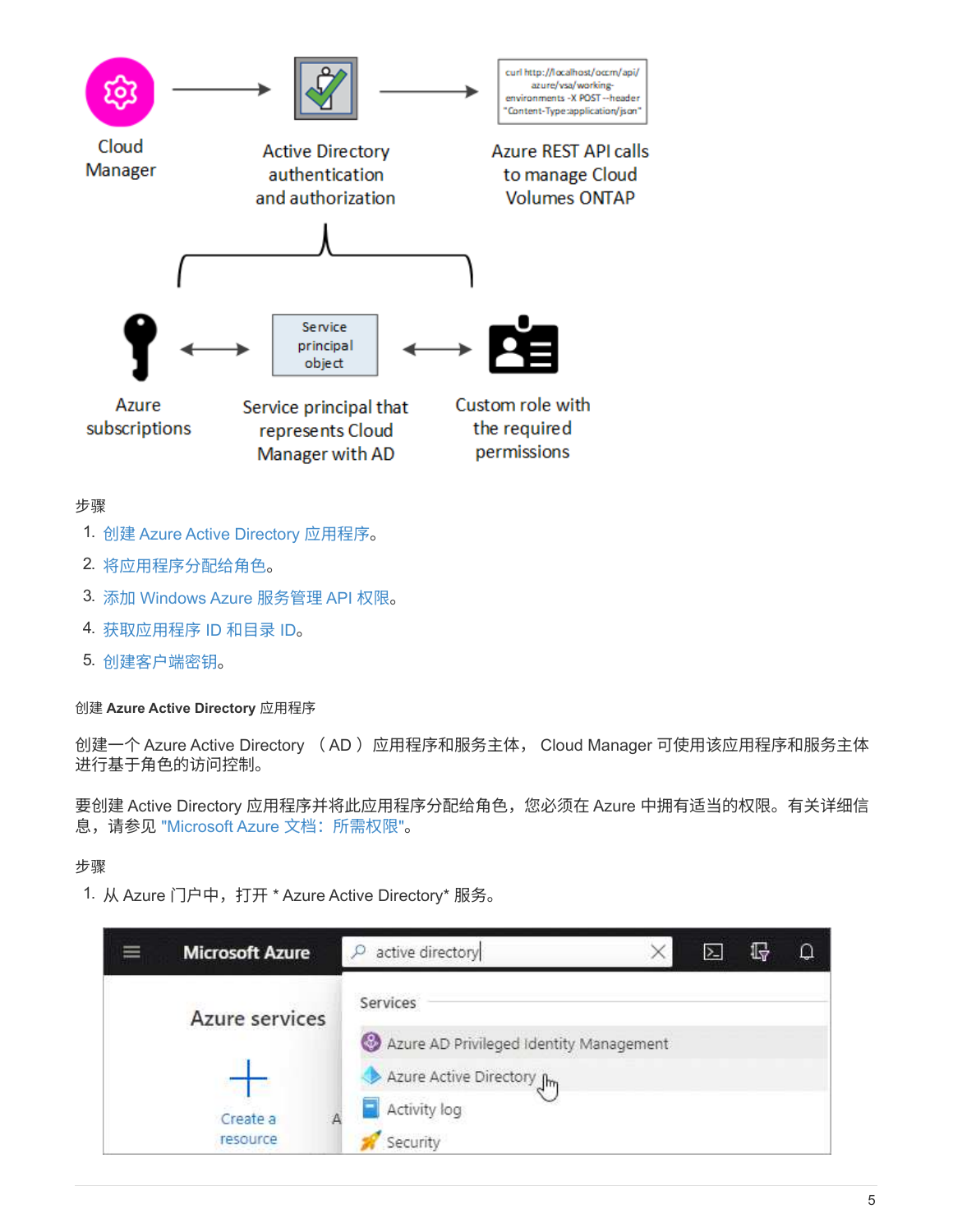- 2. 在菜单中,单击 \* 应用程序注册 \* 。
- 3. 单击 \* 新建注册 \* 。
- 4. 指定有关应用程序的详细信息:
	- 。\* 名称 \*: 输入应用程序的名称。
	- \* 帐户类型 \* :选择帐户类型(任何将适用于 Cloud Manager )。
	- 。\* 重定向 URI\* : 可以将此字段留空。
- 5. 单击 \* 注册 \* 。

您已创建 AD 应用程序和服务主体。

将应用程序分配给角色

您必须将服务主体绑定到一个或多个 OnCommand 订阅,并为其分配自定义 "Cloud Manager 操作员 " 角色, 以便 管理器在 Azure 中具有权限。

步骤

1. 下载 ["Cloud Manager Azure](https://mysupport.netapp.com/site/info/cloud-manager-policies) [策略](https://mysupport.netapp.com/site/info/cloud-manager-policies)["](https://mysupport.netapp.com/site/info/cloud-manager-policies)。



右键单击链接并单击 \* 将链接另存为 …\* 以下载此文件。

2. 通过将 Azure 订阅 ID 添加到可分配范围来修改 JSON 文件。

您应该为每个 Azure 订阅添加 ID 、用户将从中创建 Cloud Volumes ONTAP 系统。

◦ 示例 \*

```
"AssignableScopes": [
"/subscriptions/d333af45-0d07-4154-943d-c25fbzzzzzzz",
"/subscriptions/54b91999-b3e6-4599-908e-416e0zzzzzzz",
"/subscriptions/398e471c-3b42-4ae7-9b59-ce5bbzzzzzzz"
```
3. 使用 JSON 文件在 Azure 中创建自定义角色。

以下步骤介绍如何在 Azure Cloud Shell 中使用 Bash 创建角色。

- a. start ["Azure Cloud Shell"](https://docs.microsoft.com/en-us/azure/cloud-shell/overview) 并选择 Bash 环境。
- b. 上传 JSON 文件。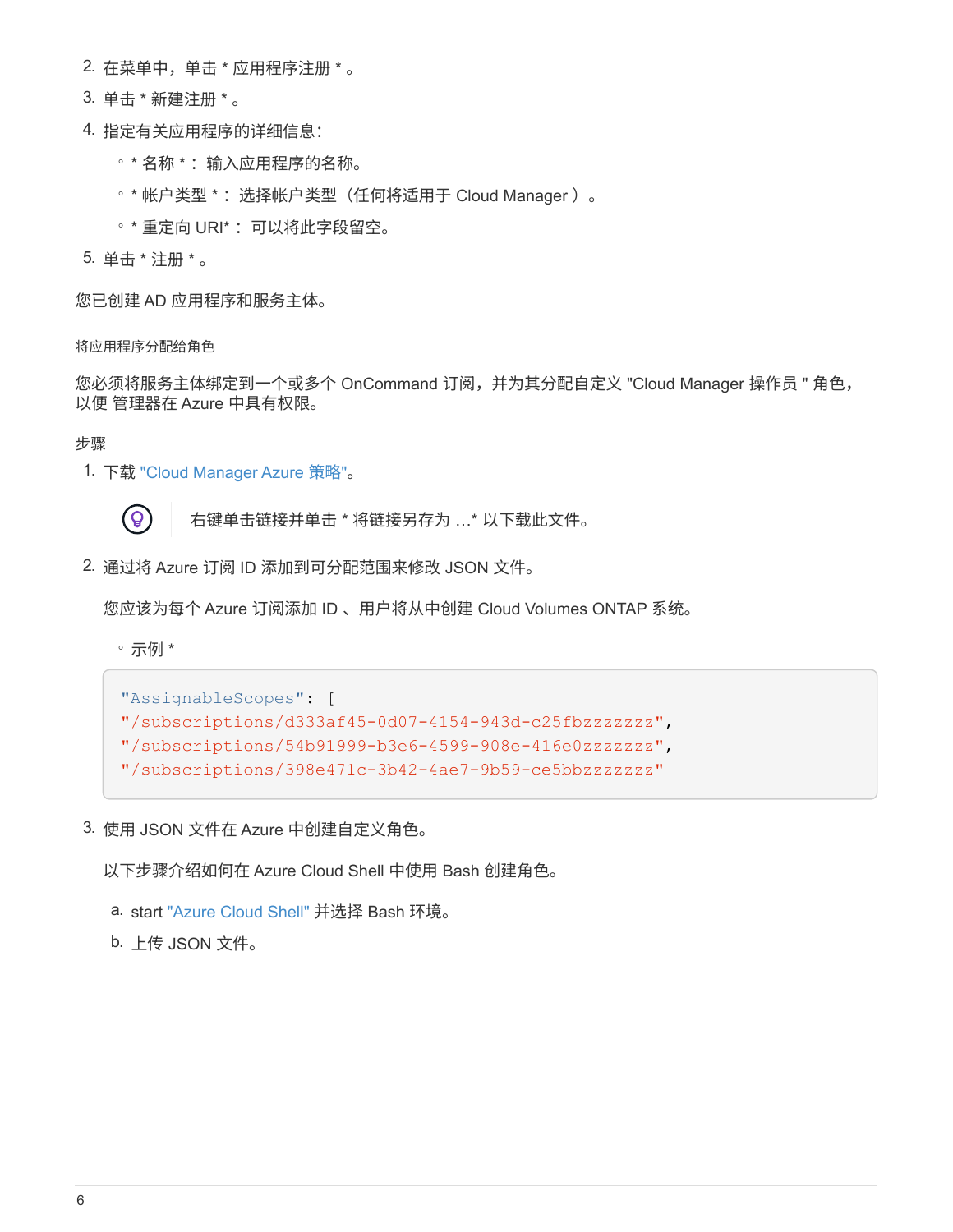

c. 输入以下 Azure 命令行界面命令:

az role definition create --role-definition Policy for cloud Manager Azure 3.9.8.json

现在,您应具有一个名为 *Cloud Manager Operator* 的自定义角色。

- 4. 将应用程序分配给角色:
	- a. 从 Azure 门户中,打开 \* 订阅 \* 服务。
	- b. 选择订阅。
	- c. 单击 \* 访问控制( IAM ) > 添加 > 添加角色分配 \* 。
	- d. 在 \* 角色 \* 选项卡中, 选择 \* Cloud Manager 操作员 \* 角色, 然后单击 \* 下一步 \* 。
	- e. 在 \* 成员 \* 选项卡中,完成以下步骤:
		- 保持选中 \* 用户,组或服务主体 \* 。
		- 单击 \* 选择成员 \* 。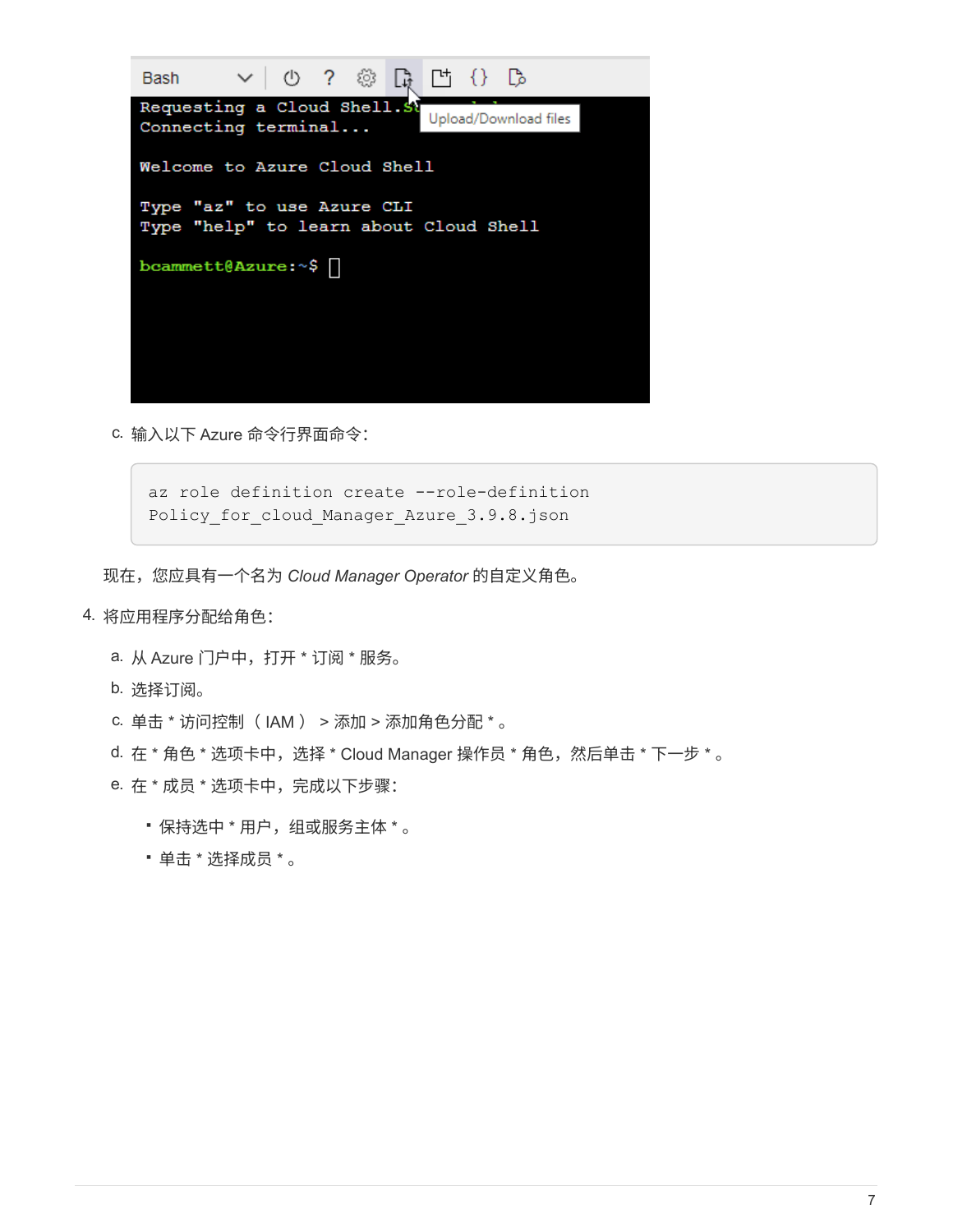| Add role assignment          | $\cdots$                                              |
|------------------------------|-------------------------------------------------------|
| R Got feedback?              |                                                       |
| Members <sup>•</sup><br>Role | Review + assign                                       |
| <b>Selected role</b>         | Cloud Manager Operator 3.9.12_B                       |
| Assign access to             | User, group, or service principal<br>Managed identity |
| <b>Members</b>               | + Select members                                      |

▪ 搜索应用程序的名称。

以下是一个示例:

| Ω<br>G<br>£S<br>℗<br>බ |  |
|------------------------|--|
| Select members         |  |
| Select <sup>(1)</sup>  |  |
| test-service-principal |  |
| test-service-principal |  |

- 选择应用程序并单击 \* 选择 \* 。
- 单击 \* 下一步 \* 。

f. 单击 \* 审核 + 分配 \* 。

现在,服务主体具有部署 Connector 所需的 Azure 权限。

如果要从多个 Azure 订阅部署 Cloud Volumes ONTAP , 则必须将服务主体绑定到每个订阅。使用 Cloud Manager ,您可以选择部署 Cloud Volumes ONTAP 时要使用的订阅。

添加 **Windows Azure** 服务管理 **API** 权限

服务主体必须具有 "Windows Azure 服务管理 API" 权限。

步骤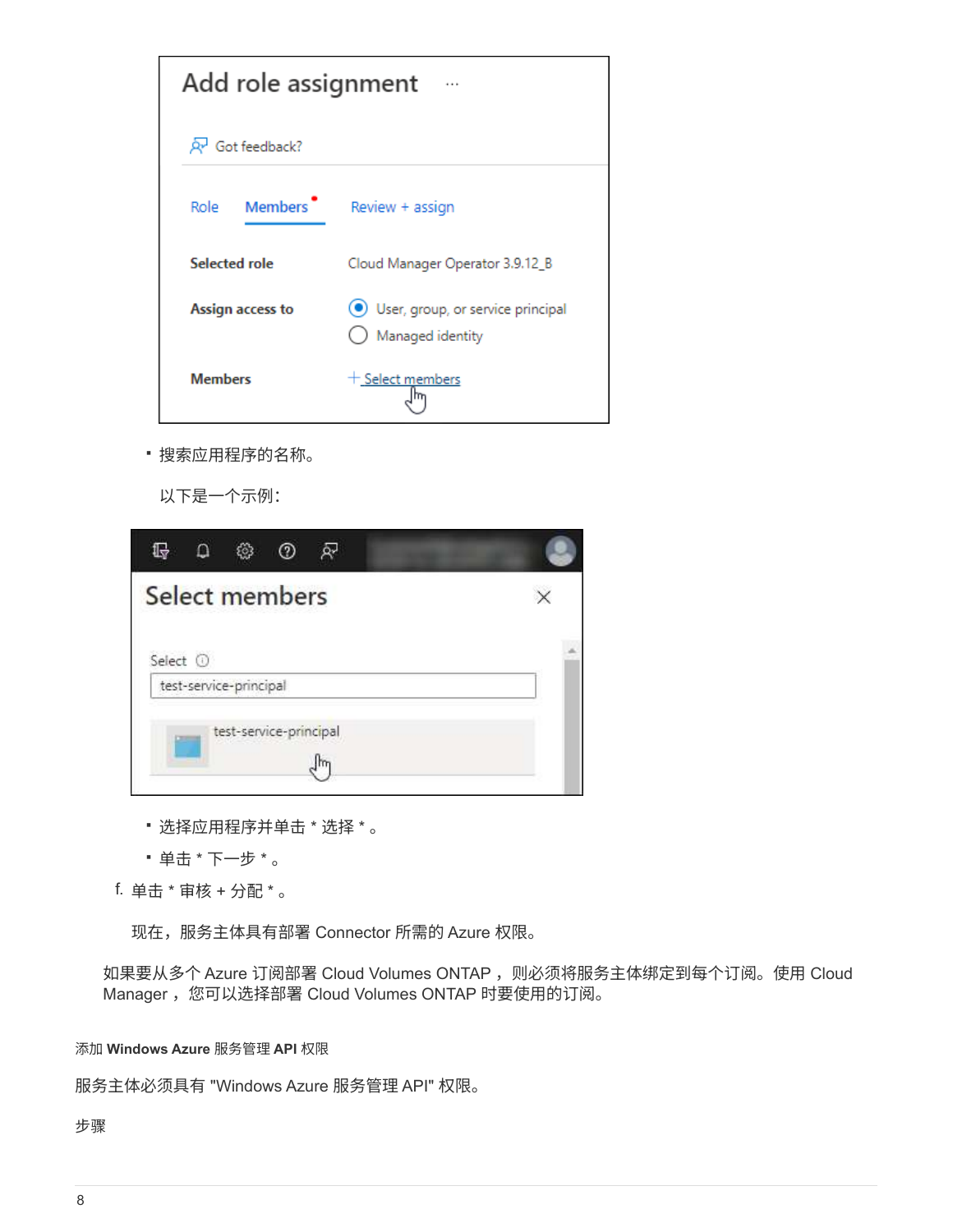- 1. 在 \* Azure Active Directory\* 服务中,单击 \* 应用程序注册 \* 并选择应用程序。
- 2. 单击 \* API 权限 > 添加权限 \* 。
- 3. 在 \* Microsoft APIs \* 下, 选择 \* Azure Service Management \* 。

#### **Request API permissions**

### Select an API

Microsoft APIs APIs my organization uses My APIs

#### Commonly used Microsoft APIs



4. 单击 \* 以组织用户身份访问 Azure 服务管理 \* , 然后单击 \* 添加权限 \* 。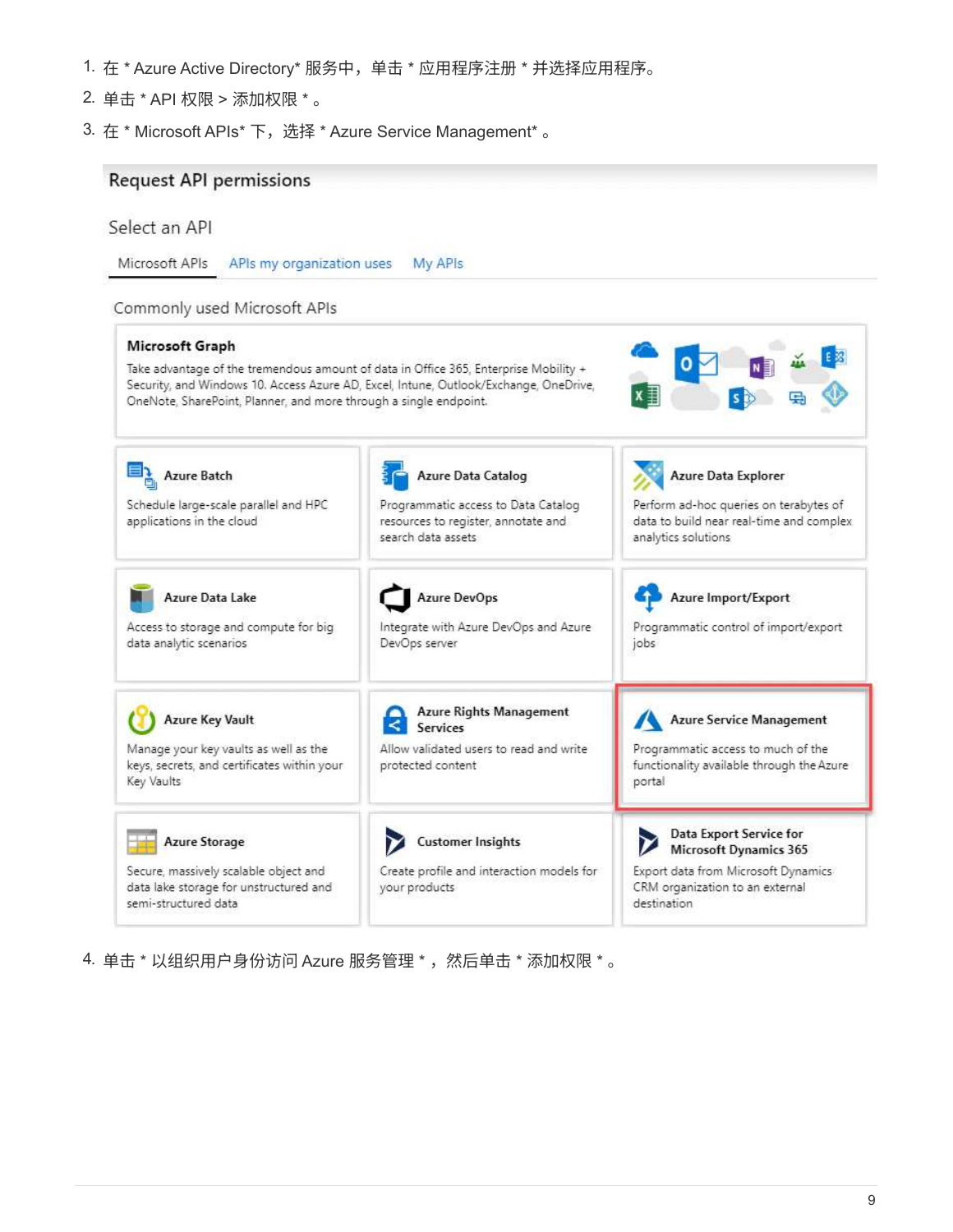#### **Request API permissions**

#### < All APIs

| Azure Service Management<br>https://management.azure.com/ Docs Z                         |                                                                                                                 |
|------------------------------------------------------------------------------------------|-----------------------------------------------------------------------------------------------------------------|
| What type of permissions does your application require?                                  |                                                                                                                 |
| Delegated permissions<br>Your application needs to access the API as the signed-in user. | Application permissions<br>Your application runs as a background service or daemon without a<br>signed-in user. |
| Select permissions                                                                       | expand all                                                                                                      |
| Type to search                                                                           |                                                                                                                 |
| PERMISSION                                                                               | ADMIN CONSENT REQUIRED                                                                                          |

#### 获取应用程序 **ID** 和目录 **ID**

将 Azure 帐户添加到 Cloud Manager 时,您需要提供应用程序(客户端) ID 和目录(租户) ID 。Cloud Manager 使用 ID 以编程方式登录。

#### 步骤

- 1. 在 \* Azure Active Directory\* 服务中,单击 \* 应用程序注册 \* 并选择应用程序。
- 2. 复制 \* 应用程序(客户端) ID\* 和 \* 目录(租户) ID\* 。

|              | Welcome to the new and improved App registrations. Looking to learn |
|--------------|---------------------------------------------------------------------|
| Display name | test-service-principal                                              |
|              | Application (client) ID: 73de25f9-99be-4ae0-8b24-538ca787a6b3       |
|              | Directory (tenant) ID : 4b0911a0-929b-4715-944b-c03745165b3a        |
| Object ID    | : b37489a9-379f-49c2-b27c-e630514106a5                              |

创建客户端密钥

您需要创建客户端密钥,然后向 Cloud Manager 提供该密钥的值,以便 Cloud Manager 可以使用它向 Azure AD 进行身份验证。

#### 步骤

- 1. 打开 \* Azure Active Directory\* 服务。
- 2. 单击 \* 应用程序注册 \* 并选择您的应用程序。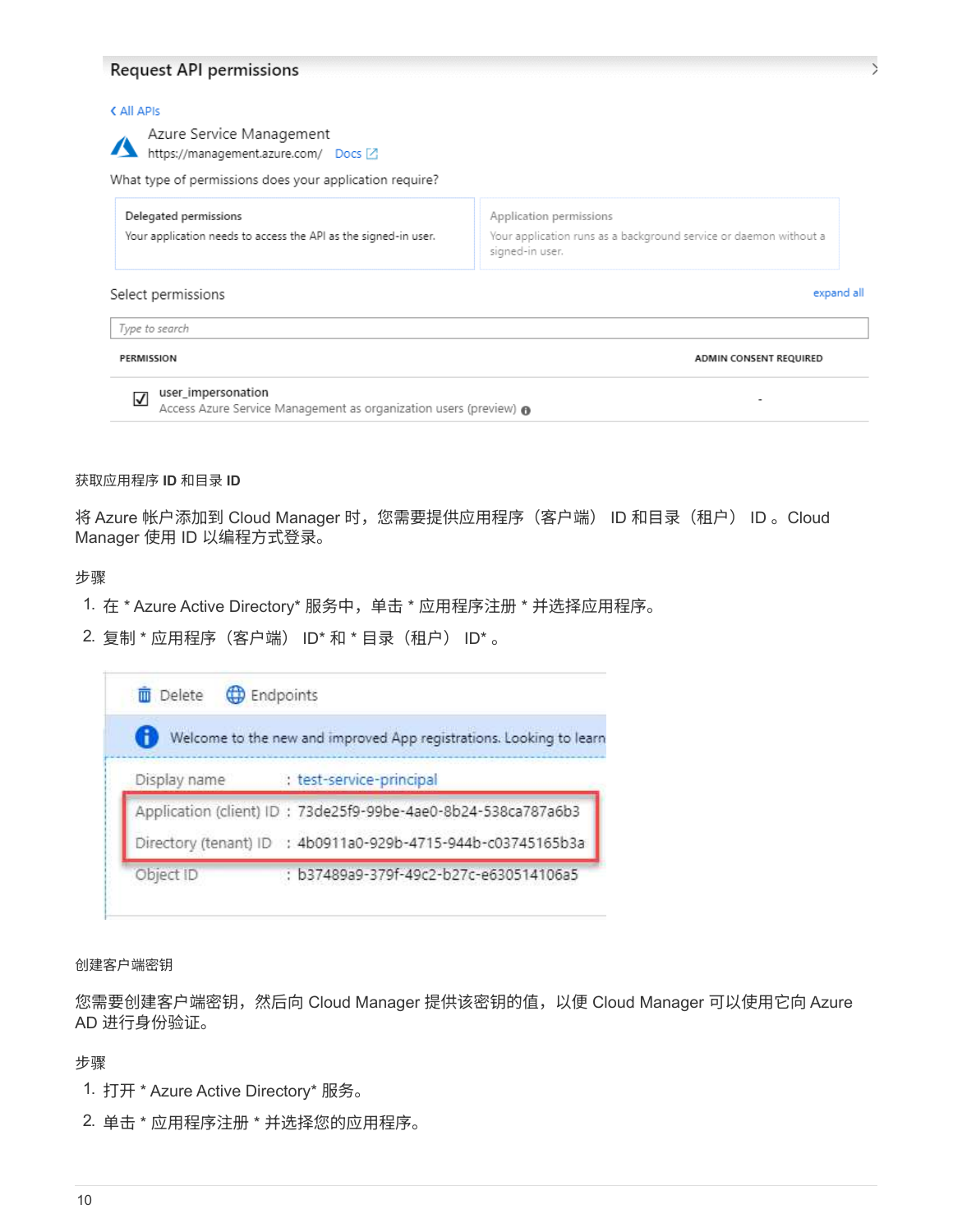- 3. 单击 \* 证书和密码 > 新客户端密钥 \* 。
- 4. 提供密钥和持续时间的问题描述。
- 5. 单击 \* 添加 \* 。
- 6. 复制客户端密钥的值。

#### Client secrets

A secret string that the application uses to prove its identity when requesting a token. Also can be referred to as application password.

| + New client secret |                |                                      |                   |
|---------------------|----------------|--------------------------------------|-------------------|
| DESCRIPTION         | <b>EXPIRES</b> | VALUE                                | Copy to clipboard |
| test secret         | 8/16/2020      | *sZ1jSe2By:D*-ZRoV4NLfdAcY7:+0vA [mm |                   |

此时,您的服务主体已设置完毕,您应已复制应用程序(客户端) ID ,目录(租户) ID 和客户端密钥值。添 加 Azure 帐户时,您需要在 Cloud Manager 中输入此信息。

#### 将凭据添加到 **Cloud Manager**

在为 Azure 帐户提供所需权限后,您可以将该帐户的凭据添加到 Cloud Manager 中。完成此步骤后,您可以使 用不同的 Azure 凭据启动 Cloud Volumes ONTAP 。

如果您刚刚在云提供商中创建了这些凭据,则可能需要几分钟的时间才能使用这些凭据。请等待几分钟,然后再 将凭据添加到 Cloud Manager 。

您需要先创建 Connector ,然后才能更改 Cloud Manager 设置。 ["](https://docs.netapp.com/zh-cn/cloud-manager-setup-admin/concept-connectors.html#how-to-create-a-connector)[了解如何操作](https://docs.netapp.com/zh-cn/cloud-manager-setup-admin/concept-connectors.html#how-to-create-a-connector)["](https://docs.netapp.com/zh-cn/cloud-manager-setup-admin/concept-connectors.html#how-to-create-a-connector)。

#### 步骤

1. 在 Cloud Manager 控制台的右上角,单击设置图标,然后选择 \* 凭据 \* 。



- 2. 单击 \* 添加凭据 \* ,然后按照向导中的步骤进行操作。
	- a. \* 凭据位置 \*: 选择 \* Microsoft Azure > Connector\* 。
	- b. \* 定义凭据 \*: 输入有关授予所需权限的 Azure Active Directory 服务主体的信息:
		- 应用程序(客户端) ID :请参见 [Getting the application ID and directory ID]。
		- 目录(租户) ID: 请参见 [Getting the application ID and directory ID]。
		- 客户端密钥:请参见 [Creating a client secret]。
	- c. \* 市场订阅 \*: 通过立即订阅或选择现有订阅,将市场订阅与这些凭据相关联。

要按每小时费率( PAYGO )购买 Cloud Volumes ONTAP ,这些 Azure 凭据必须与 Azure Marketplace 中的订阅相关联。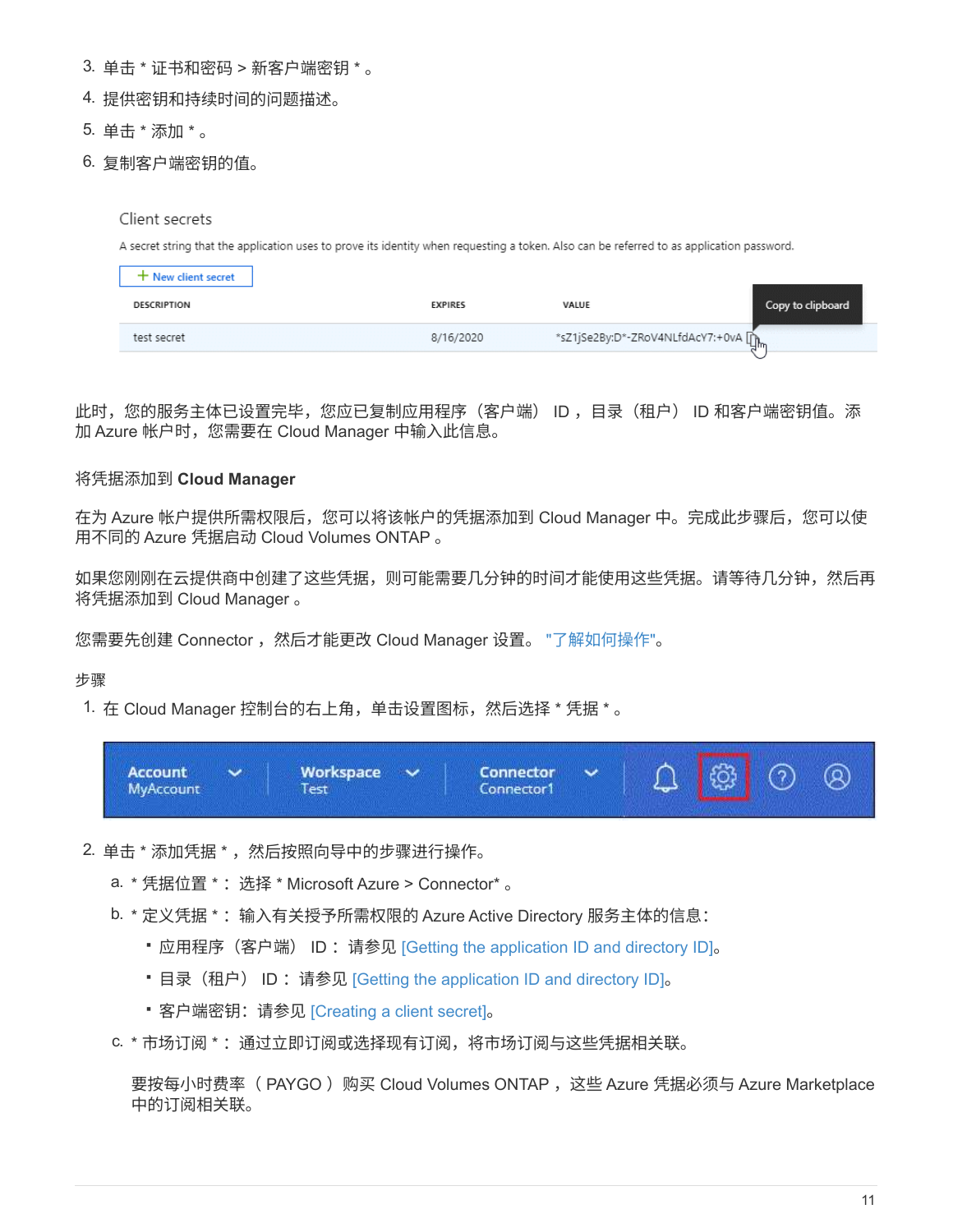d. \* 查看 \* : 确认有关新凭据的详细信息, 然后单击 \* 添加 \* 。

现在,您可以从 " 详细信息和凭据 " 页面切换到不同的凭据集 ["](https://docs.netapp.com/us-en/cloud-manager-cloud-volumes-ontap/task-deploying-otc-azure.html)[创建新的工作环境时](https://docs.netapp.com/us-en/cloud-manager-cloud-volumes-ontap/task-deploying-otc-azure.html)["](https://docs.netapp.com/us-en/cloud-manager-cloud-volumes-ontap/task-deploying-otc-azure.html)

| Edit Account & Add Subscription                         |  |
|---------------------------------------------------------|--|
| Credentials                                             |  |
|                                                         |  |
| cloud-manager-app   Application ID: 57c42424-88a0-480a. |  |
| <b>Managed Service Identity</b>                         |  |
| OCCM QA1 (Default)                                      |  |

### 管理现有凭据

通过关联 Marketplace 订阅, 编辑凭据并将其删除, 管理已添加到 Cloud Manager 的 Azure 凭据。

#### 将 **Azure Marketplace** 订阅与凭据关联

将 Azure 凭据添加到 Cloud Manager 后, 您可以将 Azure Marketplace 订阅与这些凭据相关联。通过订阅, 您 可以创建按需购买的 Cloud Volumes ONTAP 系统并使用其他 NetApp 云服务。

在以下两种情况下,您可能会在将凭据添加到 Cloud Manager 后关联 Azure Marketplace 订阅:

- 最初将凭据添加到 Cloud Manager 时,您未关联订阅。
- 您希望将现有 Azure Marketplace 订阅替换为新订阅。

您需要先创建 Connector , 然后才能更改 Cloud Manager 设置。 ["](https://docs.netapp.com/zh-cn/cloud-manager-setup-admin/concept-connectors.html#how-to-create-a-connector)[了解如何操作](https://docs.netapp.com/zh-cn/cloud-manager-setup-admin/concept-connectors.html#how-to-create-a-connector)"。

步骤

1. 在 Cloud Manager 控制台的右上角,单击设置图标,然后选择 \* 凭据 \* 。

2. 单击一组凭据的操作菜单,然后选择 \* 关联订阅 \* 。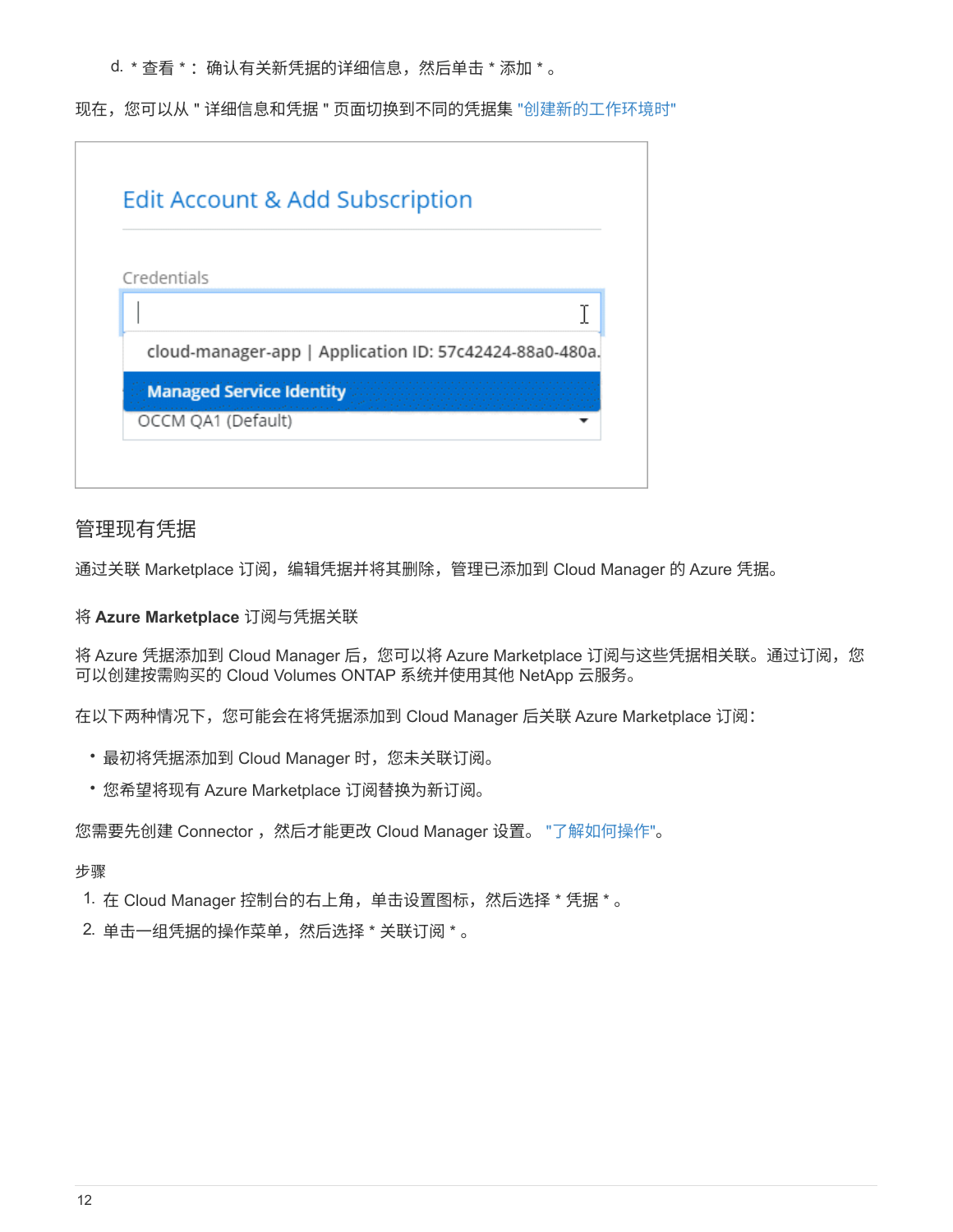| service principal<br>÷<br>Type: Azure Keys |                           |               | . .                          |
|--------------------------------------------|---------------------------|---------------|------------------------------|
| 57c42424-88a0-480a-b946-b304               | 8e21f23a-10b9-46fb-9d50-7 | 1 View        | Associate Subscription<br>لس |
| Application ID                             | Tenant ID                 | Subscriptions | Copy Credentials ID          |
|                                            |                           |               | <b>Edit Credentials</b>      |
|                                            |                           |               | Delete Credentials           |

3. 从下拉列表中选择订阅或单击 \* 添加订阅 \* , 然后按照步骤创建新订阅。

以下视频从工作环境向导的上下文中启动,但在您单击 \* 添加订阅 \* 后显示相同的工作流:

► [https://docs.netapp.com/zh-cn/cloud-manager-setup-admin//media/video\\_subscribing\\_azure.mp4](https://docs.netapp.com/zh-cn/cloud-manager-setup-admin//media/video_subscribing_azure.mp4)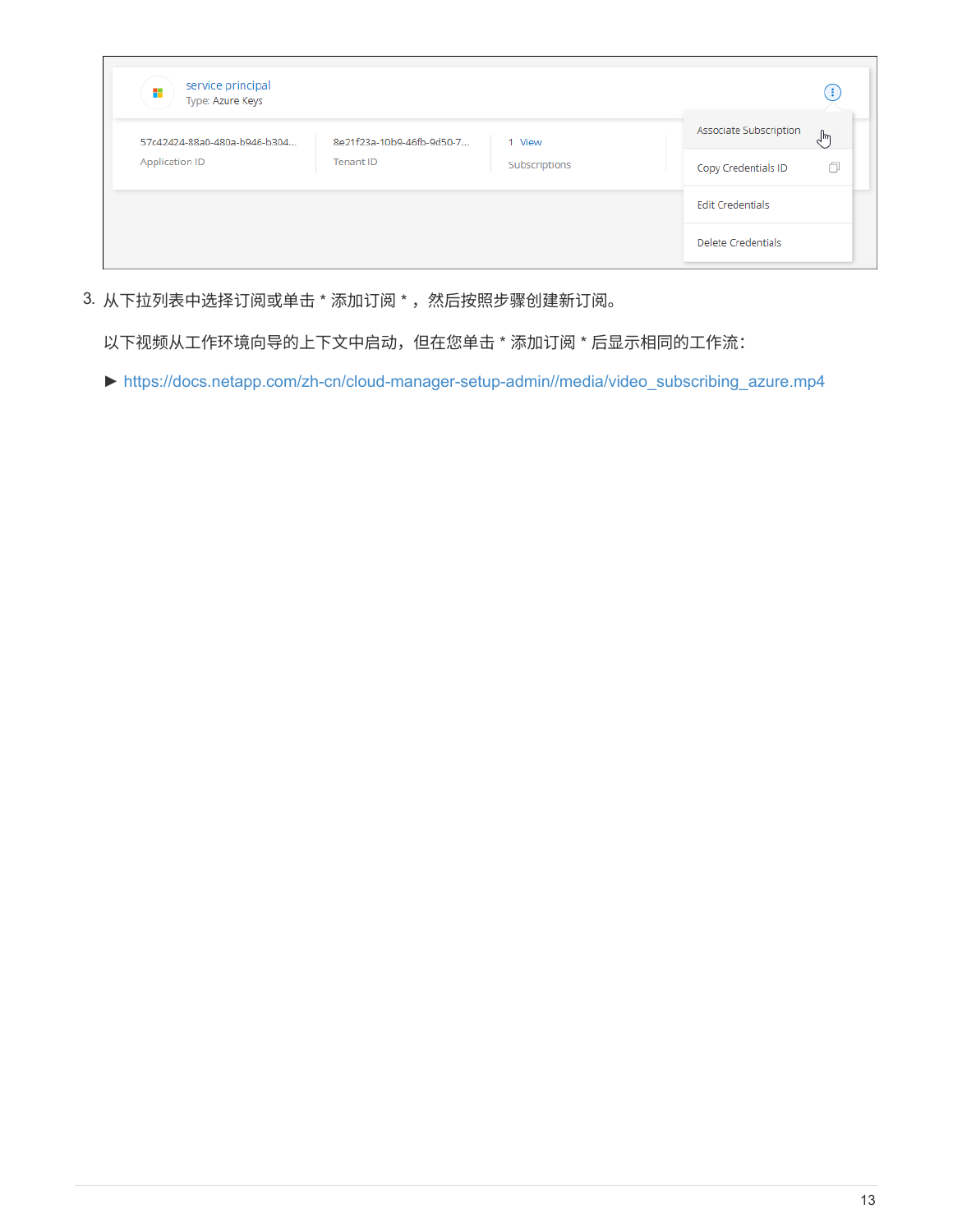#### 编辑凭据

通过修改 Azure 服务凭据的详细信息,在 Cloud Manager 中编辑 Azure 凭据。例如,如果为服务主体应用程序 创建了新密钥,则可能需要更新客户端密钥。

步骤

- 1. 在 Cloud Manager 控制台的右上角,单击设置图标,然后选择 \* 凭据 \* 。
- 2. 单击一组凭据的操作菜单,然后选择 \* 编辑凭据 \* 。
- 3. 进行所需的更改,然后单击 \* 应用 \* 。

#### 正在删除凭据

如果您不再需要一组凭据,可以从 Cloud Manager 中删除这些凭据。您只能删除与工作环境无关的凭据。

步骤

- 1. 在 Cloud Manager 控制台的右上角,单击设置图标,然后选择 \* 凭据 \* 。
- 2. 单击一组凭据的操作菜单,然后选择 \* 删除凭据 \* 。
- 3. 单击 \* 删除 \* 进行确认。